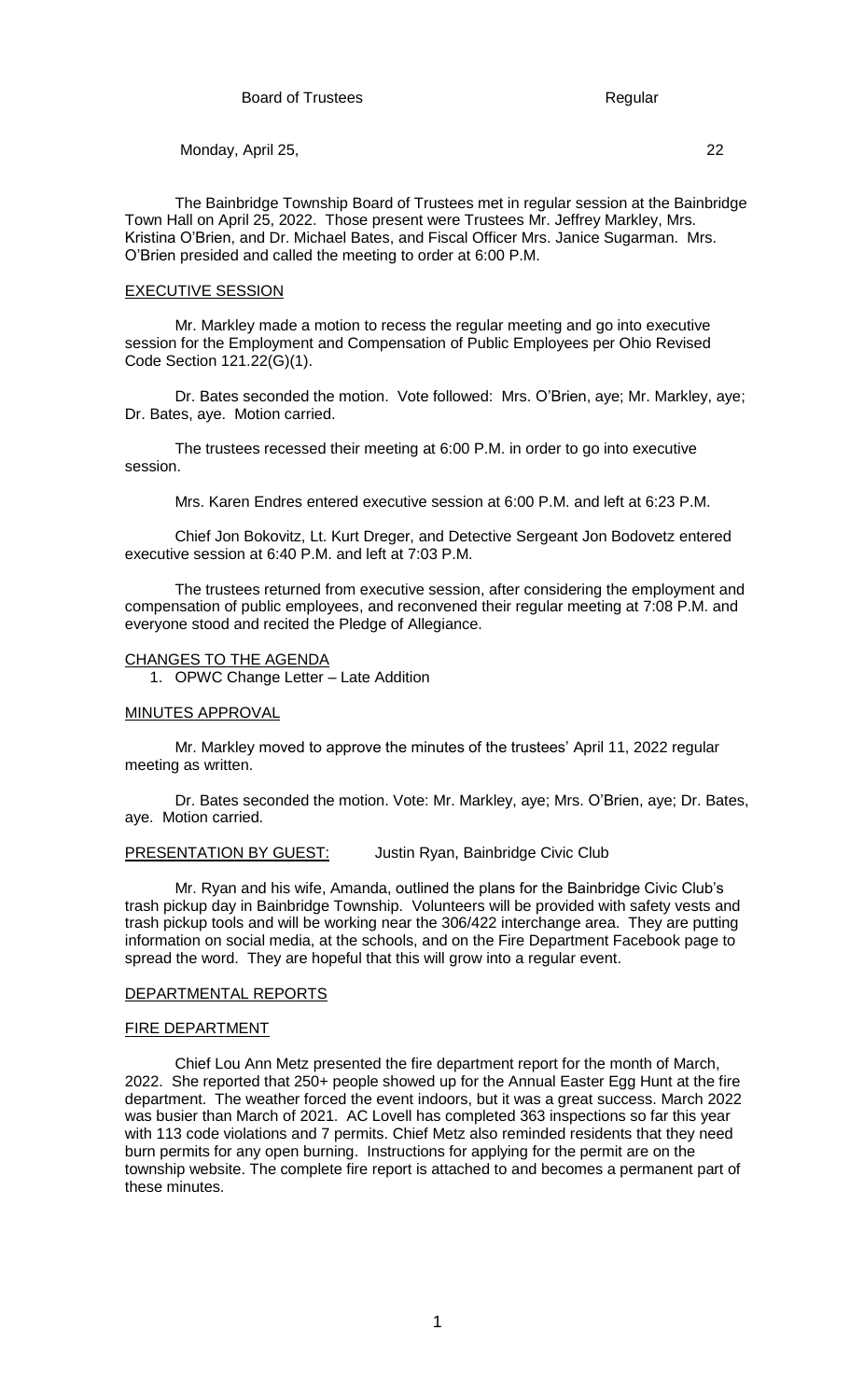## POLICE DEPARTMENT

No verbal police department report was given for the month of March, 2022. The complete written report is attached to and becomes a permanent part of these minutes.

### ZONING DEPARTMENT

Mrs. Karen Endres presented the zoning department report for the month of March, 2022. She reported \$10,715.00 in receipts with two new home permits and 30 total permits for the month. The complete zoning report is attached to and becomes a permanent part of these minutes.

## PUBLIC COMMENTS

None.

## FIRE DEPARTMENT – NEW BUSINESS

# Uniform Allowance Discussion

Mr. Markley made a motion to approve an additional \$150.00 in uniform allowance for the part-time firefighters for the 2022-2023 year due to Covid protocols per the recommendation of the fire chief.

Dr. Bates seconded the motion that passed unanimously.

## Training Request – Chief Metz

Mr. Markley made a motion to approve the training request for Chief Metz to attend the North Eastern Ohio Fire Prevention Association Fall Training Conference in Maumee Bay, OH from October 17-19, 2022 at an estimated cost of \$816.02 with the use of a township vehicle per the recommendation of the fire chief and as specified in the training request.

Dr. Bates seconded the motion that passed unanimously.

### Training Request – AC Burge

Mr. Markley made a motion to approve the training request for Assistant Chief Burge to attend the North Eastern Ohio Fire Prevention Association Fall Training Conference in Maumee Bay, OH from October 17-19, 2022 at an estimated cost of \$816.02 with the use of a township vehicle per the recommendation of the fire chief and as specified in the training request.

Dr. Bates seconded the motion that passed unanimously.

### Training Request – Grachanin

Mr. Markley made a motion to approve the training request for Firefighter Kristen Grachanin to attend the North Eastern Ohio Fire Prevention Association Fall Training Conference in Maumee Bay, OH from October 17-19, 2022 at an estimated cost of \$716.02 with the use of a township vehicle per the recommendation of the fire chief and as specified in the training request.

Dr. Bates seconded the motion that passed unanimously.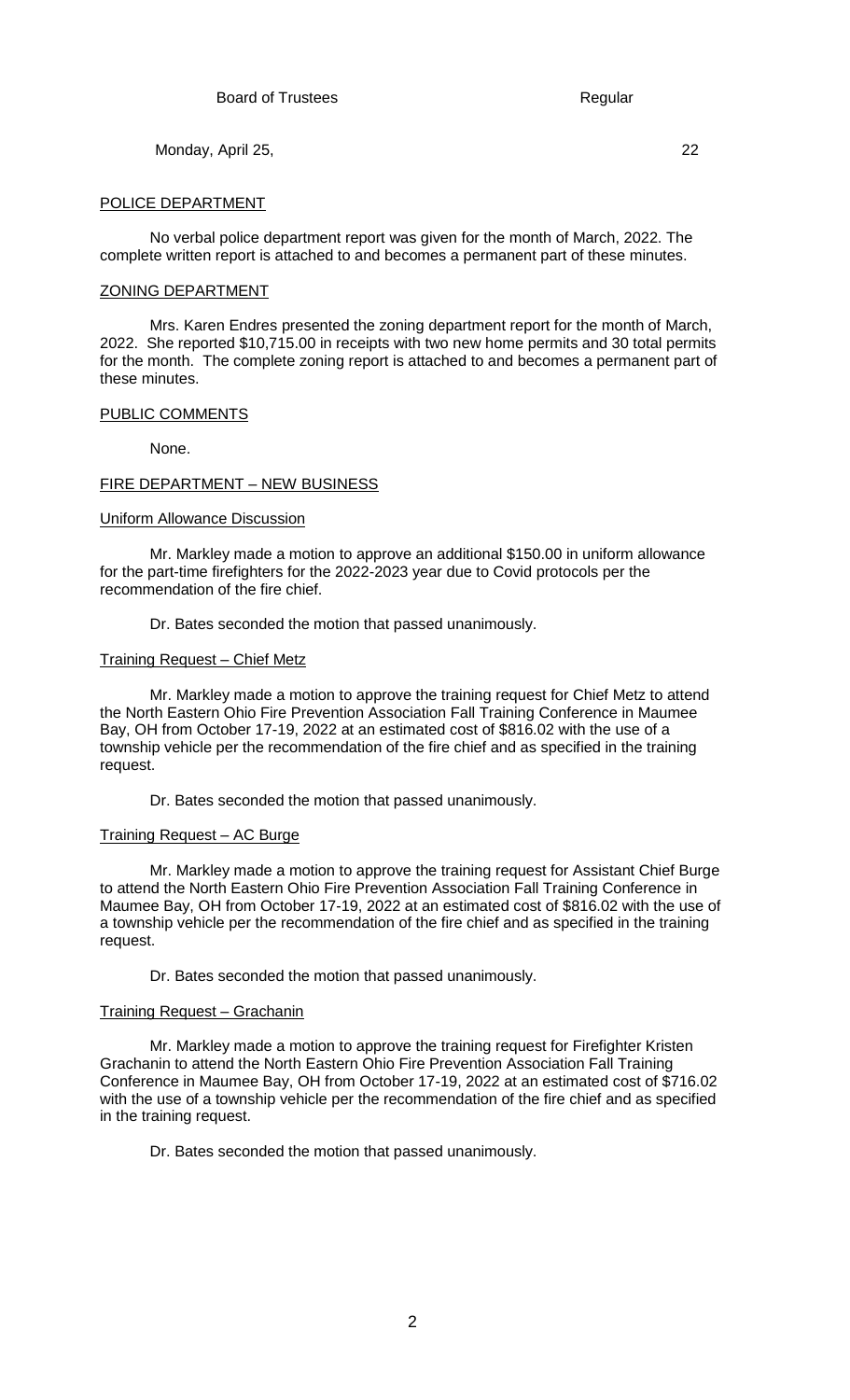## POLICE DEPARTMENT – NEW BUSINESS

### Promotion of Public Employee – Dreger

Mr. Markley made a motion to approve the promotion of Detective Sergeant Kurt Dreger to the position of Lieutenant with an annual salary of \$103,809.49 effective April 23, 2022 per the recommendation of the police chief.

Dr. Bates seconded the motion that passed unanimously.

### Promotion of Public Employee – Bodovetz

Mr. Markley made a motion to approve the promotion of Sergeant Jon Bodovetz to the position of Detective Sergeant with an additional yearly salary of \$2,000.00 effective April 23, 2022 per the recommendation of the police chief.

Dr. Bates seconded the motion that passed unanimously.

# Liquor License Hearing – ARDZ 2, Inc.

Mr. Markley made a motion to authorize the fiscal officer to complete the appropriate paperwork involved with not requesting a hearing for a liquor license for ARDZ 2, Inc., based on the recommendation of the police chief.

Dr. Bates seconded the motion that passed unanimously.

### Interaction Insight Support Agreement

Mr. Markley made a motion to approve the support agreement with Interaction Insight Corporation for four years beginning May 1, 2022 at a total cost of \$7,139.00 or \$1,784.75 per year and authorize the fiscal officer to sign the agreement per the recommendation of the police chief.

Dr. Bates seconded the motion that passed unanimously.

## SERVICE DEPARTMENT – NEW BUSINESS

#### Bid Award Recommendation – Road Materials

Mr. Markley made a motion to award the bid for road materials to the various companies outlined in the bid tabulation from March 4, 2022 per the recommendation of the road superintendent.

Dr. Bates seconded the motion that passed unanimously.

#### Bid Award Recommendation – Haskins Road RC-0191-A-2022

Mr. Markley made a motion to award the bid for project RC-0191-A-2022, The Reconstruction of Section A of Haskins Road, to Chagrin Valley paving, Inc. in the amount of \$2,060,859.10 pursuant to the recommendation of the county engineer and the service director.

Dr. Bates seconded the motion that passed unanimously.

## **Bid Award Recommendation - Craig Drive Culvert**

Mr. Markley made a motion to award the bid for project CU-0372-B-00.540-2022, The Replacement of Culvert on Craig Drive, to Grade Line, Inc. in the amount of \$69,694.00 pursuant to the recommendation of the county engineer and the service director.

Dr. Bates seconded the motion that passed unanimously.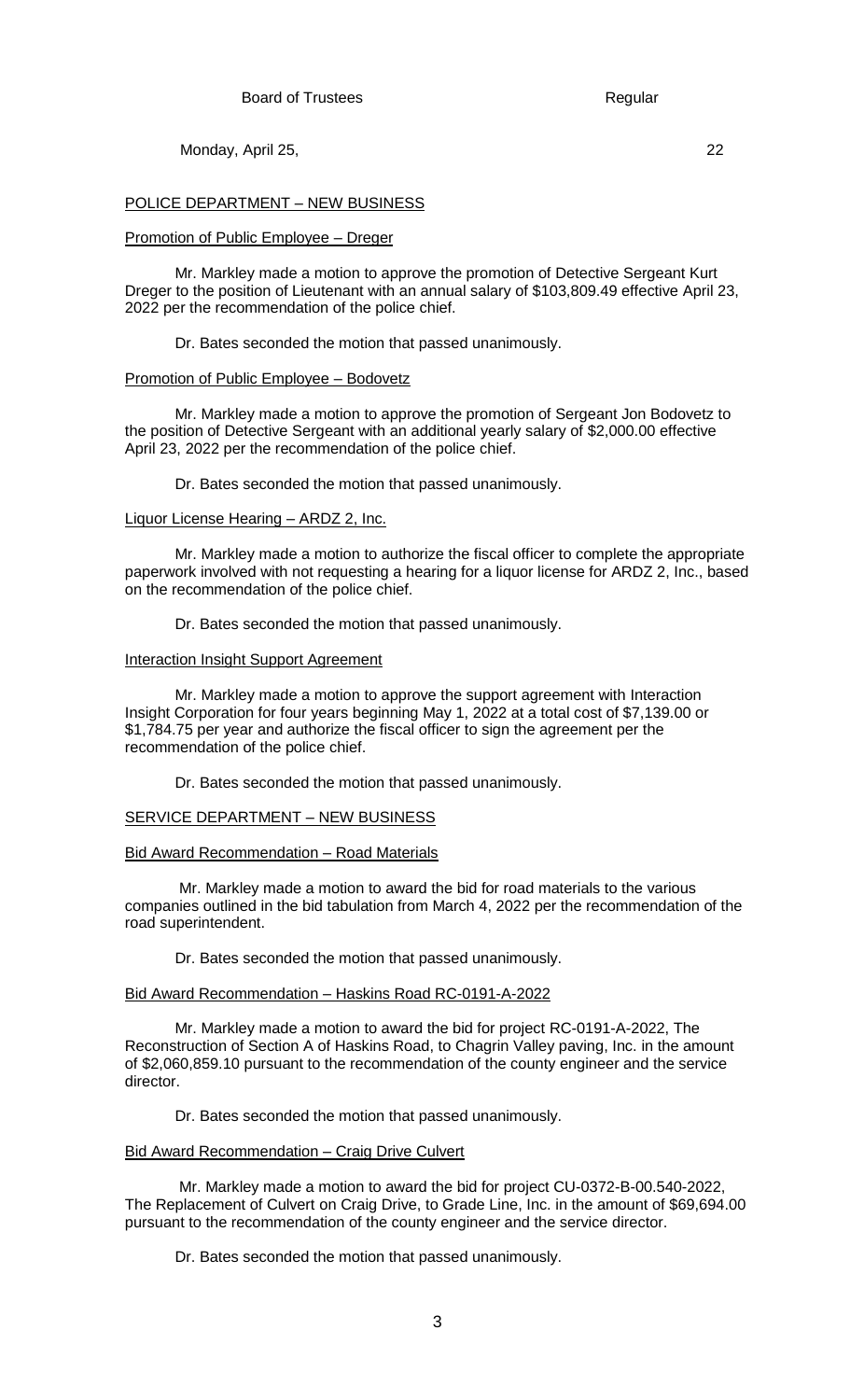# TOWN HALL – NEW BUSINESS

# Settler's Park Playground Discussion

The item will be tabled until the next meeting.

# Geauga SWCD Appropriations

Mr. Markley made a motion to approve the annual appropriation for the Geauga Soil & Water Conservation District in the amount of \$7,500.00 based on the annual report for 2021.

Dr. Bates seconded the motion that passed unanimously.

# GGP Ballot for Annual Business Meeting

The trustees were in general agreement to vote for the entire slate of nominees for the Board of directors for Geauga Growth Partnership and also vote FOR the by-laws revision as recommended and to authorize the chair to sign the ballot.

## Letter of Support for Water System for Chagrin Falls

The trustees were in general agreement to send a letter of support for the water system for Chagrin Falls and to authorize the chair to sign the letter.

## Letter of Support for Washington Street Road Project

The trustees were in general agreement to send a letter of support for the Washington Street Resurfacing Project and to authorize the chair to sign the letter.

# ZONING DEPARTMENT - NEW BUSINESS

# Architectural Review – Buffalo Wild Wings

Mrs. O'Brien made a motion to accept the architectural renderings dated March 28, 2022 for the BW3 building with the condition that the bottom masonry panel below the brick is either blasted clear of yellow paint or is painted a color more representative of the rendering. In addition, the trustees are not approving signage at this time.

Dr. Bates seconded the motion that passed unanimously.

# FISCAL OFFICE - NEW BUSINESS

# PURCHASE ORDER APPROVALS

Mr. Markley made a motion to approve the purchase orders listed below as submitted by the Fiscal Officer, noting that Item #9 has been changed to \$1,660,859.10.

# Dr. Bates seconded the motion that passed unanimously.

# Purchase Order Request List

- 1. Sedgewick Claims Management BWC Services Renewal \$2,540.00 (All)
- 2. American Fireworks Company 2022 Fireworks Show \$13,500.00 (General)
- 3. Geauga SWCD 2022 Annual Appropriations \$7,500.00 (General)
- 4. Lexipol, Praetorian Digital Online Training 3,350.00 (Fire, EMS)
- 5. Holland Supply, Inc. 10 Vers-a-mat \$3,852.85 (General)
- 6. Kokosing Materials, Inc. Road Materials \$55,000.00 (Roads)
- 7. Carmeuse Lime & Stone Road Materials \$10,000.00 (Roads)
- 8. Stoneco, dba Allied Corporation Road Materials \$10,000.00 (Roads)
- 9. Chagrin Valley Paving RC-0191-A-2022 \$1,660,859.10 (Roads)
- 10. Grade Line, Inc. Craig Road Culvert \$69,694.00 (Roads)
- 11. Interaction Insight Corporation 4-year Service Agreement \$7,139.00 (Police)

4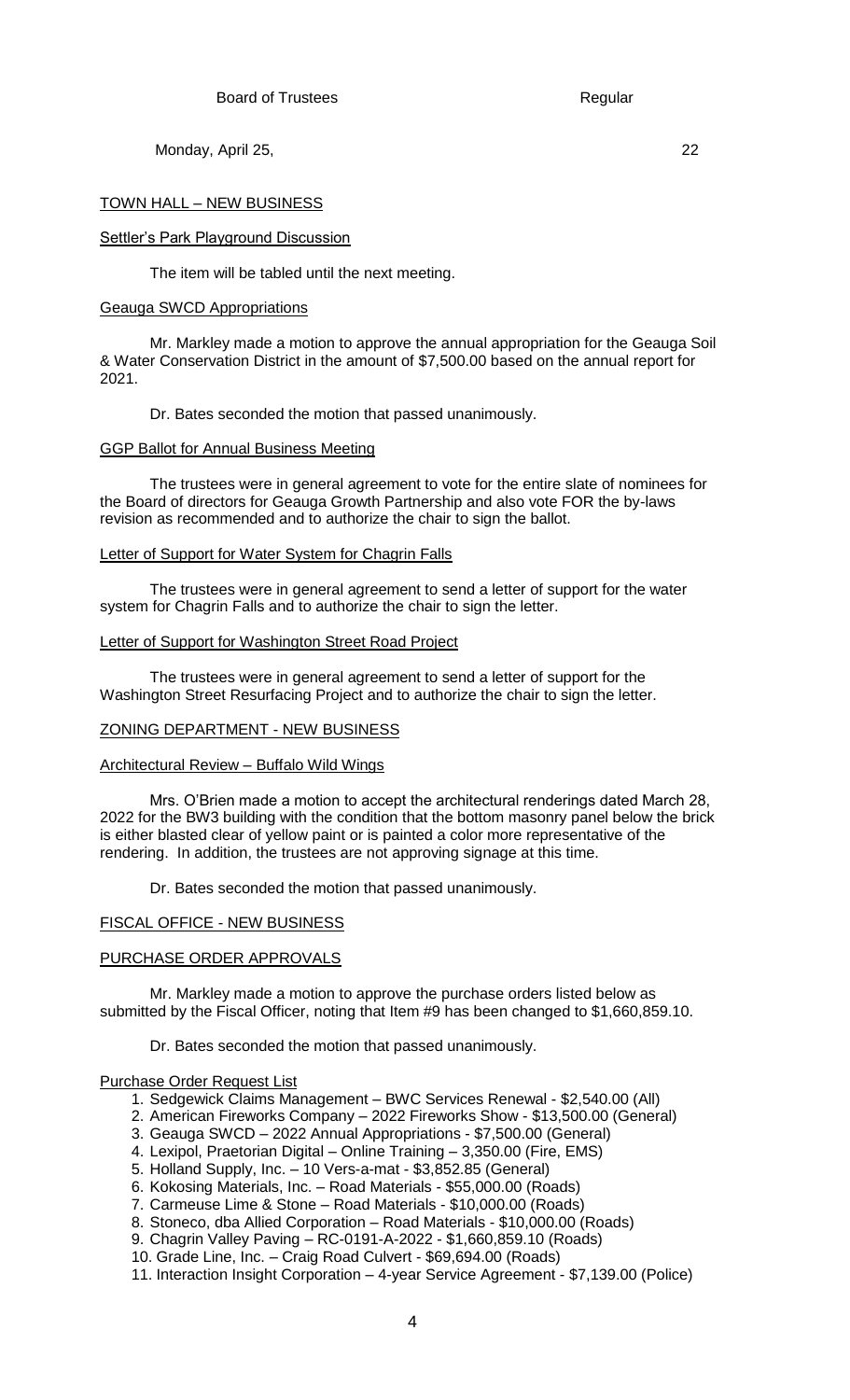# BLANKET CERTIFICATE APPROVALS

Mr. Markley made a motion to approve the blanket certificates listed below as submitted by the Fiscal Officer.

Dr. Bates seconded the motion. Vote: Mr. Markley, aye; Mrs. O'Brien, aye; Dr. Bates, aye. Motion carried.

# **Blanket Certificate List**

- 1. Roads Operating Supplies \$15,000.00
- 2. Roads Contracted Services \$15,000.00

# FISCAL RESOLUTION APPROVALS

Mr. Markley made a motion to approve Resolution 04252022-A as submitted by the Fiscal Officer.

- Resolution Authorizing Expenditure from American Rescue Plan Act Funds
- Dr. Bates seconded the motion that passed unanimously.

Mr. Markley made a motion to approve Resolution 04252022-B as submitted by the Fiscal Officer.

- Resolution Authorizing Increase in Micro-Purchase Threshold and Adopt Uniform Guidance Procurement Policy
- Dr. Bates seconded the motion that passed unanimously.

# Checks Dated April 12, 2022 through April 25, 2022

The trustees examined and signed checks and invoices April 12, 2022 through April 25, 2022 consisting of warrants #39011 through #39105 the amount of \$276,820.86.

NOTE: A register of said checks is attached to and becomes a permanent part of these minutes.

# CORRESPONDENCE

- 1. Memorial Day Parade: May 29, 2022 11:15am
- 2. NOPEC Green Ribbon Award Nominations
- 3. Northeast Ohio Regional Planning & Zoning Workshop June 24, 2022 Punderson
- 4. GGP Annual meeting May 17, 2022 7:30am at Berkshire

# PUBLIC INTERACTION

None.

# LATE ADDITIONS

# OPWC Change Letter

Mr. Markley made a motion to send a letter changing the OPWC project officials from Lorrie Benza to Michael Bates and from Jim Stanek to Nick Gorris. In addition, the trustees authorize Dr. Bates to sign the letter which provides the Engineer access to submit, track, and report on the project.

Dr. Bates seconded the motion that passed unanimously.